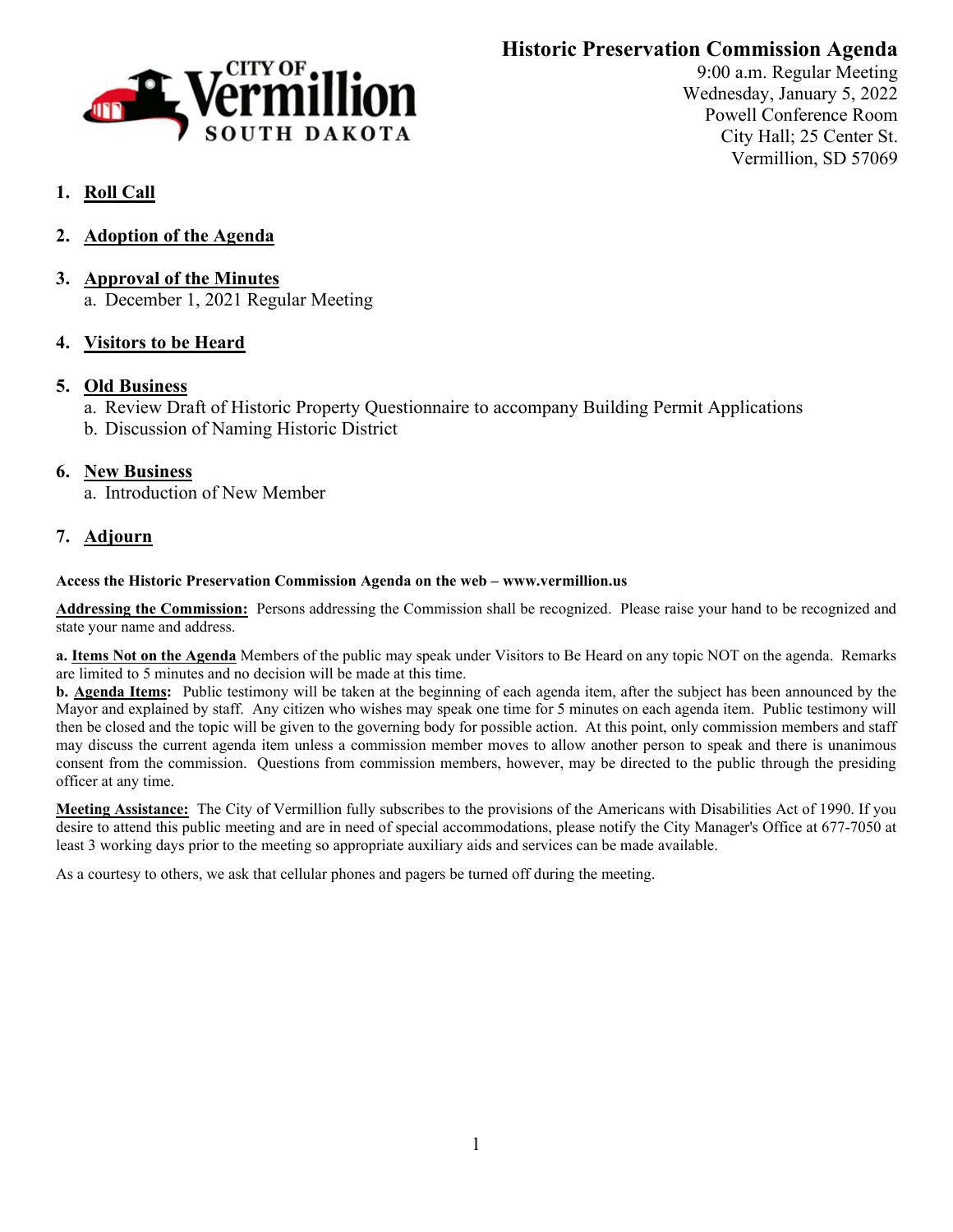## *Unapproved Minutes* **Historical Preservation Commission**

# **Wednesday December 1, 2021 Regular Meeting:**

The regular meeting of the Vermillion Historical Preservation Commission was called to order at City Hall December 1, 2021 at 9:03 a.m.

# **1. Roll Call**

**Present**: Susan Keith-Gray, Bill Dendinger, Cynthia Chaney (via Zoom), Jim Wilson, Ed Gerrish (left at 9:51 am), Dietrik Vanderhill

# **Absent**:

**Staff Present**: John Prescott, City Manager; Stone Conley, Assistant to the City Manager; Kalin Knief, Building Official (Present at  $9:11$  am)

# **Adoption of the Agenda**

Dendinger moved to adopt the agenda, seconded by Gerrish. Unanimously approved.

# **3. Approval of the Minutes**

**3a.** Dendinger moved that minutes of the November 3, 2021 meeting be adopted, seconded by Vanderhill. Unanimously approved.

# **4. Visitors to be Heard**

# **5. Old Business**

**5a**. The Historic Property Project Questionnaire drafted by staff was analyzed and edited. Staff noted what changes must be made and will continue with revisions. Discussions will take place again at the next meeting.

**5b.** The HPC is still deciding on what name to give the South Historic District (SHD). Knief made a list of the family names of additions/plats in the SHD. None of them seemed to strike the eyes of the HPC out of the presented names suitable for the area. Gerrish still liked the idea of naming it the Jolley Historic District. Dendinger believes we need a recognizable name for the district. Gerrish states this name would stand out. Gerrish motions to rename the South Historic District to the Jolley Historic District, seconded by Dendinger. Unanimously passes, renaming the district. Liz Almlie from the South Dakota State Historical Society recommends compiling an owners list of those in the district.

# **6. New Business**

**6a.** Vice Chair elections were held among the HPC. Keith-Gray motioned to re-elect Gerrish as Vice Chair, seconded by Vanderhill. Unanimously passes, Gerrish will remain as Vice Chair.

**6b.** The HPC attended 11.1 training with the South Dakota State Historical Society provided by Liz Almlie and Heather Mulliner.

# **Adjourn**

Moved by Dendinger to adjourn, seconded by Vanderhill. The motion carried. Meeting adjourned at 10:33am.

# Vermillion Historical Preservation Commission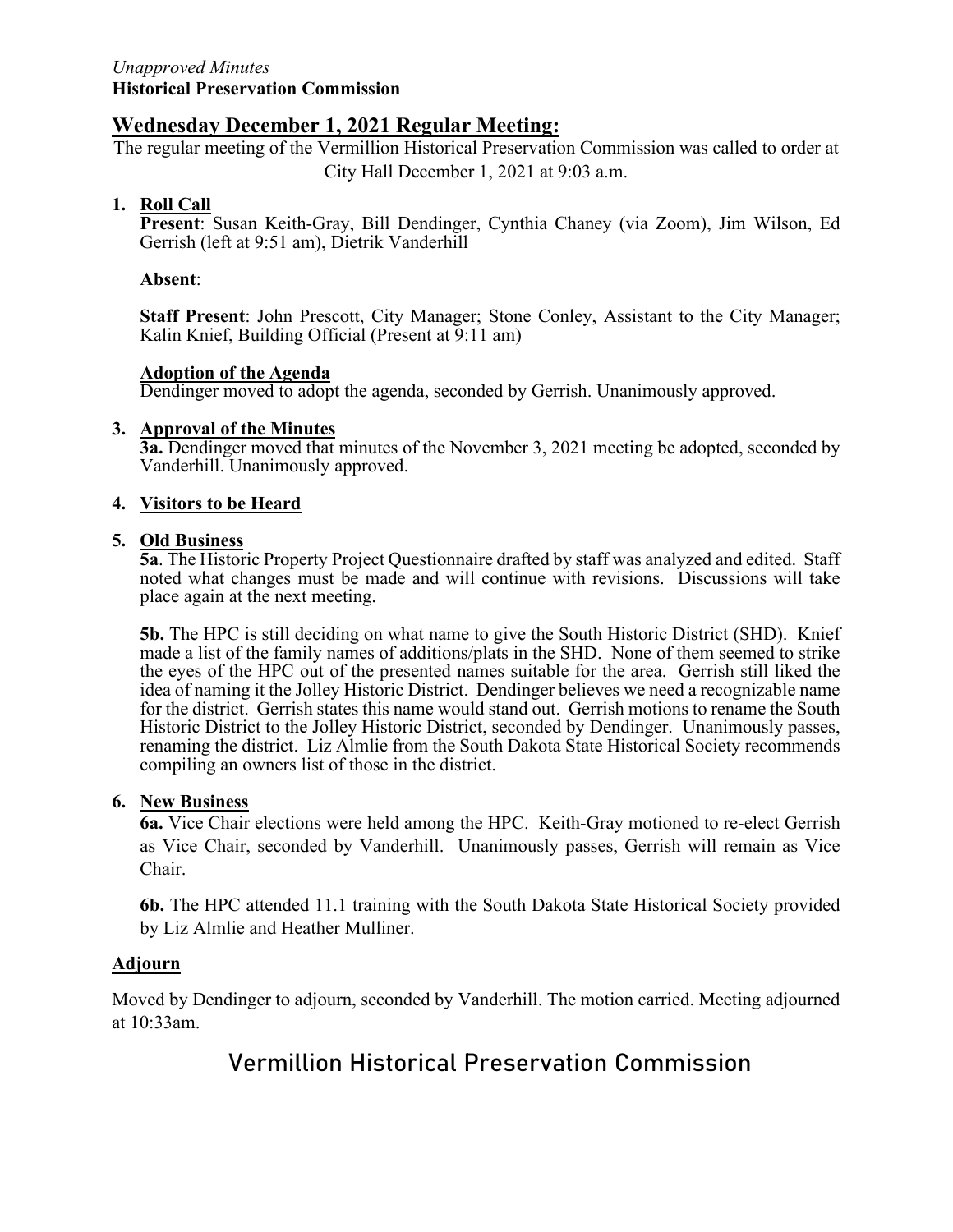*Unapproved Minutes* **Historical Preservation Commission**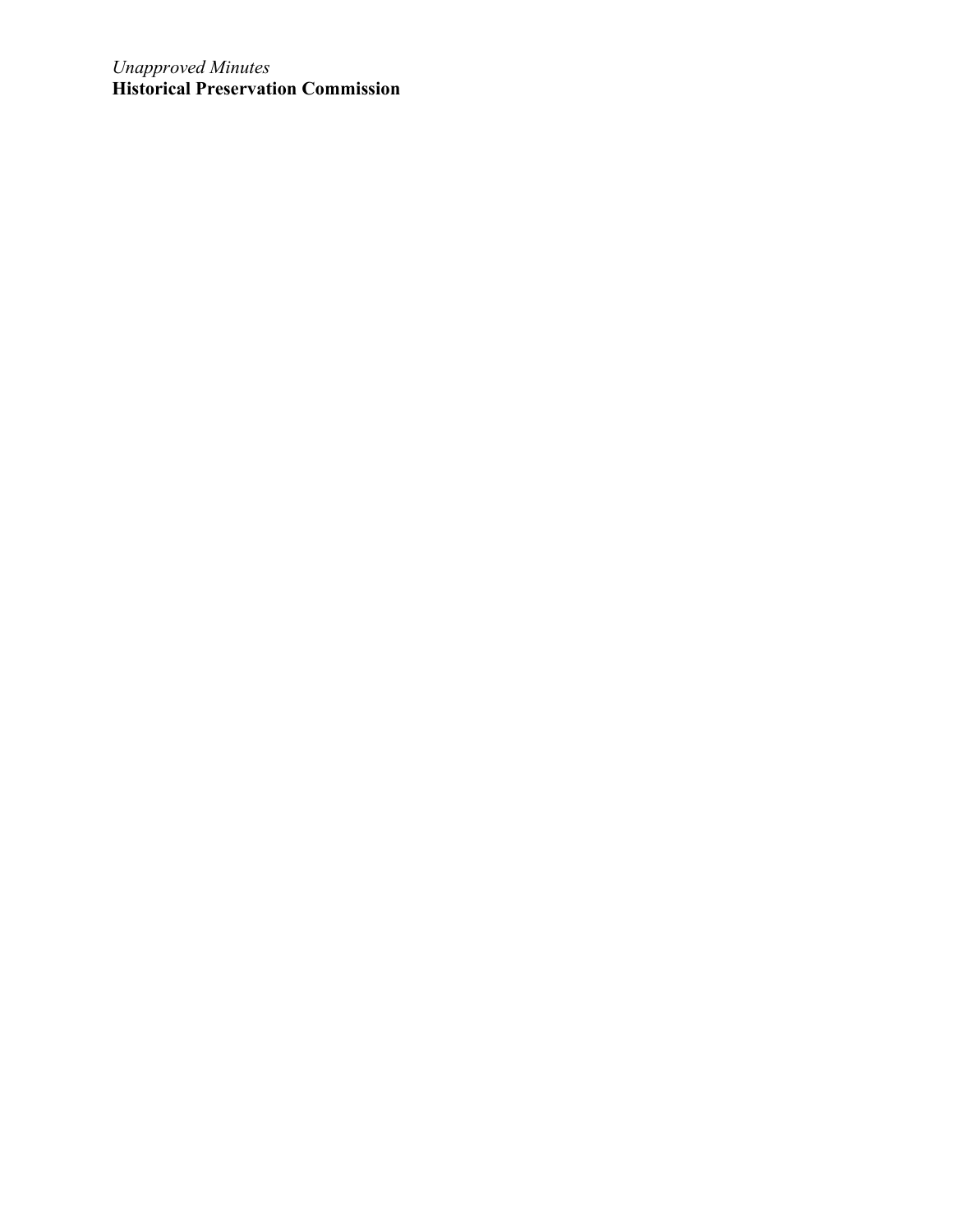# **Vermillion Historic Preservation Commission**

New Construction Historic Property Project Questionnaire

|                                                                     | Approximate Year Built: _______________________Commercial, Residential, or Other: ___________________________            |  |  |                              |  |
|---------------------------------------------------------------------|--------------------------------------------------------------------------------------------------------------------------|--|--|------------------------------|--|
|                                                                     |                                                                                                                          |  |  |                              |  |
|                                                                     | Is the property located in a Historic District?                                                                          |  |  | YES ____ NO ____ Unsure ____ |  |
| Has a site plan for the project been evaluated by the City and HPC? |                                                                                                                          |  |  | YES ____ NO ___ Unsure ___   |  |
|                                                                     | Does the property meet all Code and Regulations required?                                                                |  |  | YES NO __ Unsure __          |  |
| 1.                                                                  | Please describe materials, colors, and construction process being used (attach sheet if                                  |  |  |                              |  |
|                                                                     | needed):                                                                                                                 |  |  |                              |  |
|                                                                     |                                                                                                                          |  |  |                              |  |
|                                                                     |                                                                                                                          |  |  |                              |  |
| 2.                                                                  | Does the work being proposed affect any of the state's 11.1 requirements? (If yes list below):                           |  |  |                              |  |
|                                                                     |                                                                                                                          |  |  |                              |  |
|                                                                     |                                                                                                                          |  |  |                              |  |
| 3.                                                                  | Will the project affect any of the historic property or landmark details within its district? (If<br>yes explain below): |  |  |                              |  |
|                                                                     |                                                                                                                          |  |  |                              |  |
|                                                                     |                                                                                                                          |  |  |                              |  |
|                                                                     | *There May Be <i>Financial Benefits</i> for Historic Preservation*                                                       |  |  |                              |  |
|                                                                     |                                                                                                                          |  |  |                              |  |

More Information on Historic Preservation at: Vermillion HPC, [Clay County HPC,](https://cchpc.org/)

[National Parks Services,](https://www.nps.gov/index.htm) or [SD State Historical Society](https://history.sd.gov/preservation/)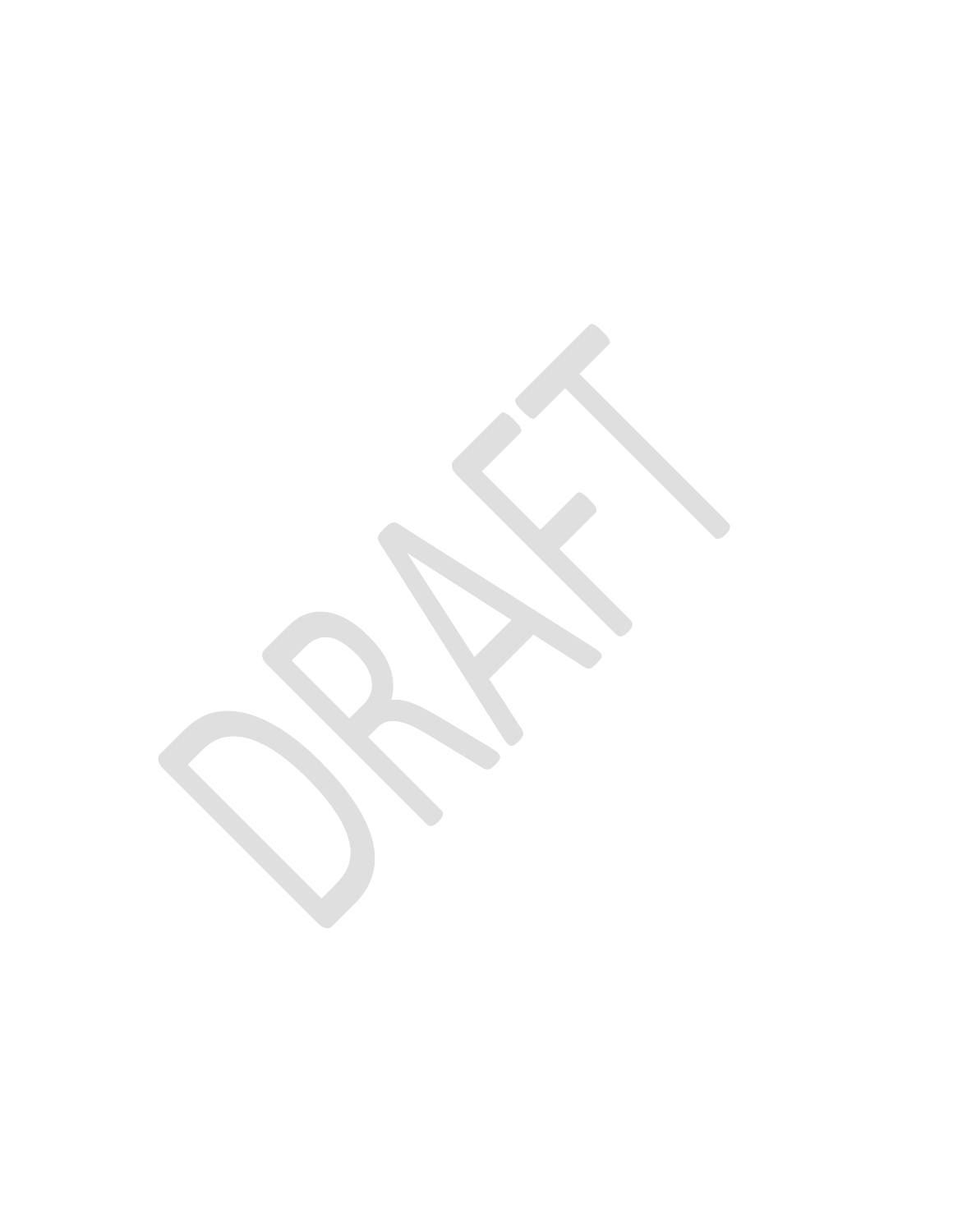

# **SOUTH DAKOTA STATE HISTORICAL SOCIETY STATE HISTORIC PRESERVATION OFFICE (SHPO) SOUTH DAKOTA CODIFIED LAW 1-19A-11.1 CASE REPORT**

If a state entity or political subdivision of the state is required by law or rule to report possible threats to the historical integrity of a property listed in the National Register of Historic Places or the State Register of Historic Places, the threat must be reported by means of a case report.

Case reports must provide the State Historic Preservation Office (SHPO) with sufficient information for the office to make an independent review of effects on the historical integrity of historic properties and shall be the basis for informed comments to state entities and the public. Case reports shall thoroughly examine all relevant factors involved in a preservation question. Abbreviated case reports may be requested at the discretion of the SHPO if less than a comprehensive view is needed. (ARSD 24:52:07:03 - Standards for Case Report)

SHPO reserves the right to request more information if needed. Typed forms are preferred. Submittal of this form without all requested information will cause review delays.

| This is a new submittal.                                                                                                                                                                                                                       | This is information relating to SHPO project number: |        |        |                                                                                                                                                                                                                                |
|------------------------------------------------------------------------------------------------------------------------------------------------------------------------------------------------------------------------------------------------|------------------------------------------------------|--------|--------|--------------------------------------------------------------------------------------------------------------------------------------------------------------------------------------------------------------------------------|
| <b>PROJECT LOCATION</b>                                                                                                                                                                                                                        |                                                      |        |        |                                                                                                                                                                                                                                |
| Address                                                                                                                                                                                                                                        |                                                      |        |        |                                                                                                                                                                                                                                |
|                                                                                                                                                                                                                                                |                                                      |        |        |                                                                                                                                                                                                                                |
| City                                                                                                                                                                                                                                           |                                                      | County |        |                                                                                                                                                                                                                                |
|                                                                                                                                                                                                                                                |                                                      |        |        |                                                                                                                                                                                                                                |
| The responsible state entity or political subdivision of the state (cities, counties, etc.) must sign and date this form<br>here prior to submitting it to the SHPO. Projects received without an original signature will cause review delays. |                                                      |        |        |                                                                                                                                                                                                                                |
|                                                                                                                                                                                                                                                |                                                      |        |        | Date: the contract of the contract of the contract of the contract of the contract of the contract of the contract of the contract of the contract of the contract of the contract of the contract of the contract of the cont |
| Name                                                                                                                                                                                                                                           | Title                                                |        | Agency |                                                                                                                                                                                                                                |
|                                                                                                                                                                                                                                                |                                                      |        |        |                                                                                                                                                                                                                                |

FOR SHPO USE ONLY. DO NOT WRITE OR INSERT ANYTHING HERE.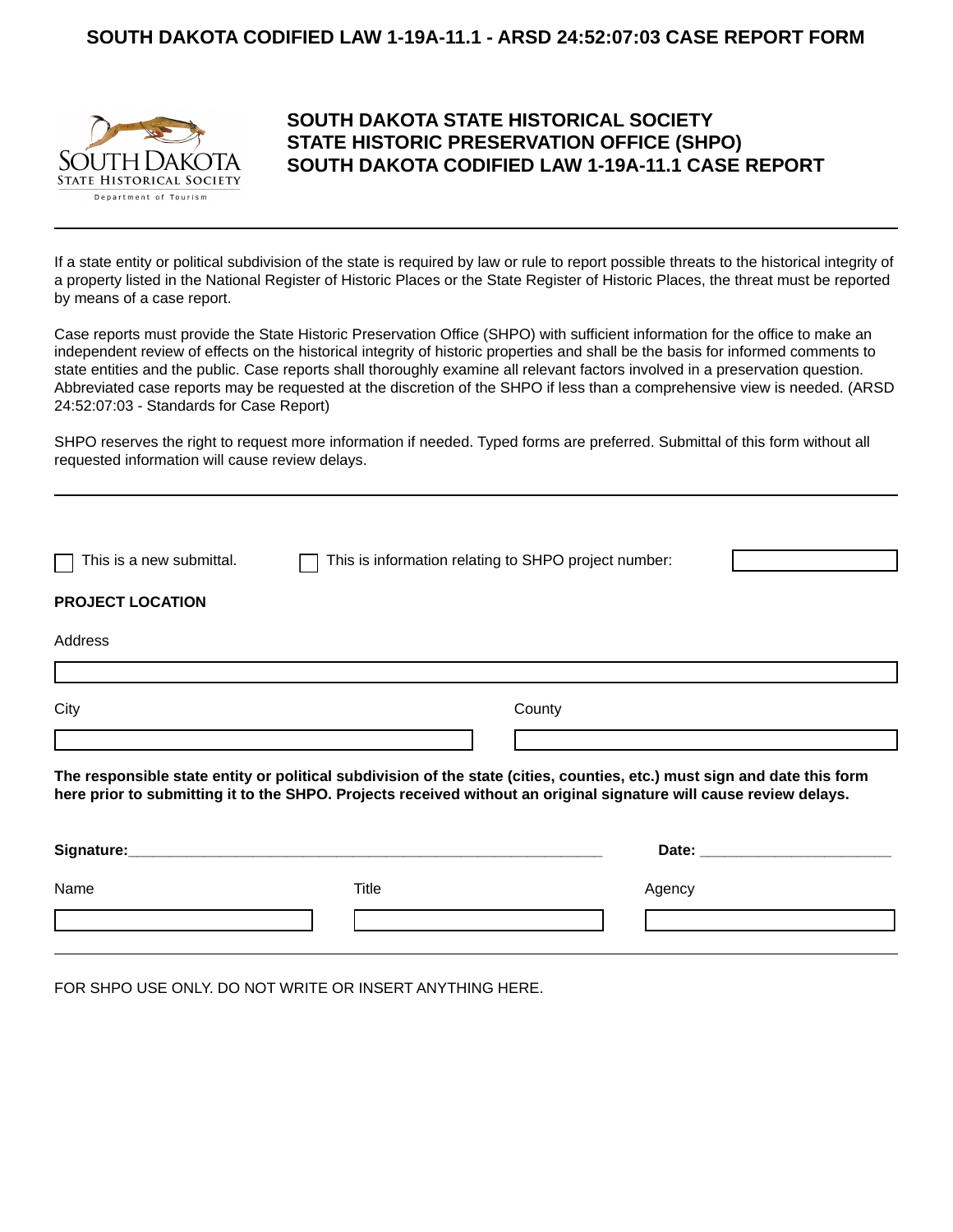# **STATE, CITY, COUNTY, OR OTHER GOVERNING BODY PERMITTING, FUNDING, LICENSING, OR ASSISTING THE PROJECT**

# **STATE ENTITY, CITY, COUNTY, OR OTHER GOVERNING BODY**

| Agency Name                                           |                     |
|-------------------------------------------------------|---------------------|
|                                                       |                     |
| <b>Agency Contact Person</b>                          |                     |
| <b>Mailing Address</b>                                |                     |
|                                                       |                     |
| City, State, ZIP                                      |                     |
|                                                       |                     |
| <b>Email Address</b>                                  | Phone Number        |
|                                                       |                     |
| APPLICANT OR CONSULTANT CONTACT PERSON, IF APPLICABLE |                     |
| Company Name                                          |                     |
|                                                       |                     |
| <b>Contact Person</b>                                 |                     |
|                                                       |                     |
| <b>Mailing Address</b>                                |                     |
|                                                       |                     |
| City, State, ZIP                                      |                     |
|                                                       |                     |
| <b>Email Address</b>                                  | <b>Phone Number</b> |
|                                                       |                     |
| PROPERTY OWNER, IF DIFFERENT FROM ABOVE               |                     |
| Name                                                  |                     |
|                                                       |                     |
| Mailing Address, City, State, ZIP                     |                     |
|                                                       |                     |
| <b>Email Address</b>                                  | Phone Number        |
|                                                       |                     |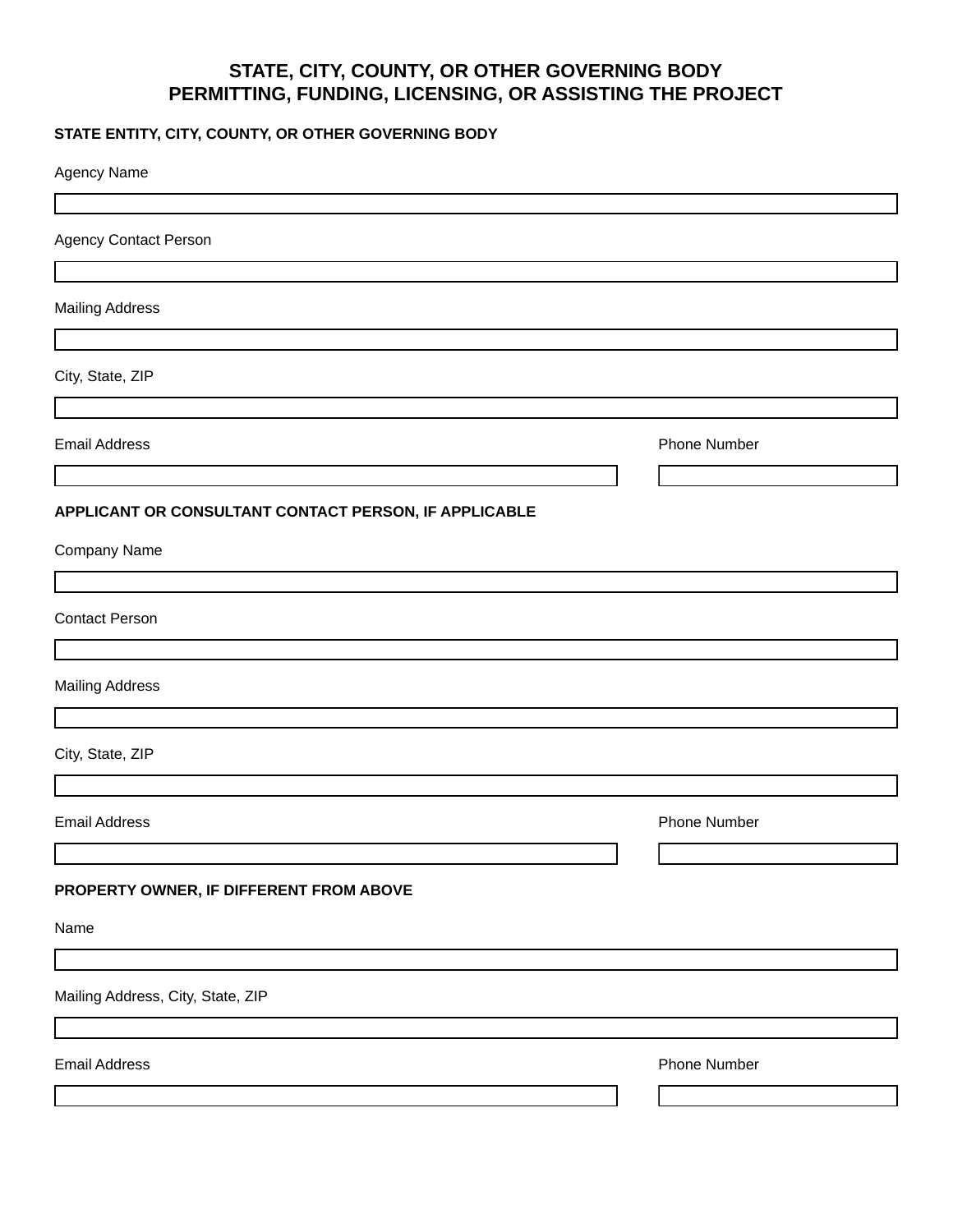# **STANDARDS FOR CASE REPORT AS OUTLINED IN ARSD 24:52:07:03**

1 & 2. Project Description. Describe the project. Include photographs and maps showing the existing project site and details of the proposed project. Where applicable, drawings, three-dimensional models, or accurate computer-generated representations of proposed construction may be included. The models or representations must clearly show the visual impacts of new construction on the surrounding neighborhood or landscape. Photographs, maps, drawings, and other supplemental materials should be submitted with this form as separate documents.

3. What is the planning and approval schedule for this project?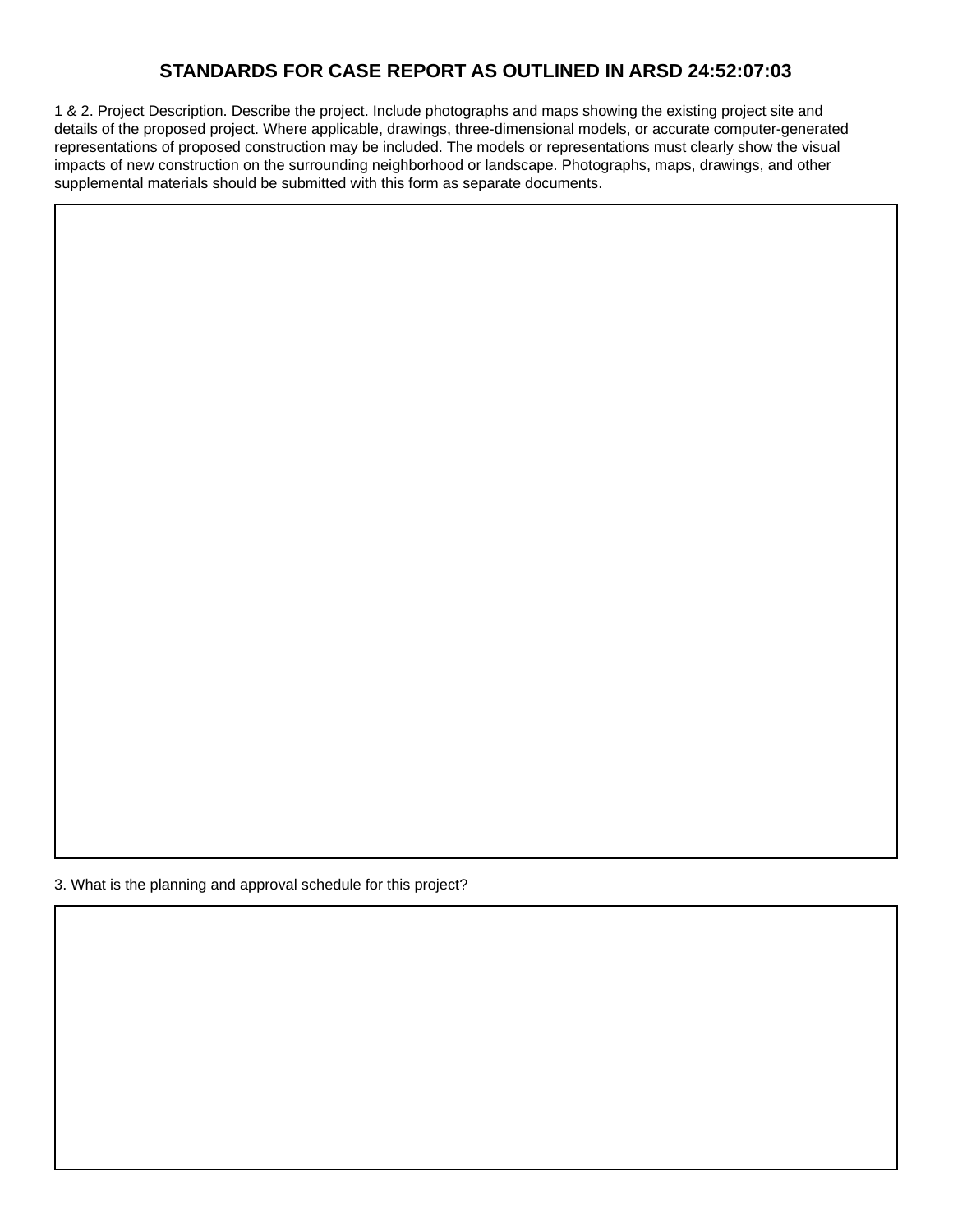4. How was this project brought to the attention of the state or political subdivision (city, county, etc.)?

| □ Demolition Permit     |  |
|-------------------------|--|
| □ Building Permit       |  |
| Other - Please explain: |  |

5. Include a physical description of the affected historic property. Economic or situational information relevant to the affected property may be included if applicable.

6. Describe the potential effects of the proposed project on the historic property, including but not limited to physical and visual effects, alterations to the property, moving the property to another location, or change of use.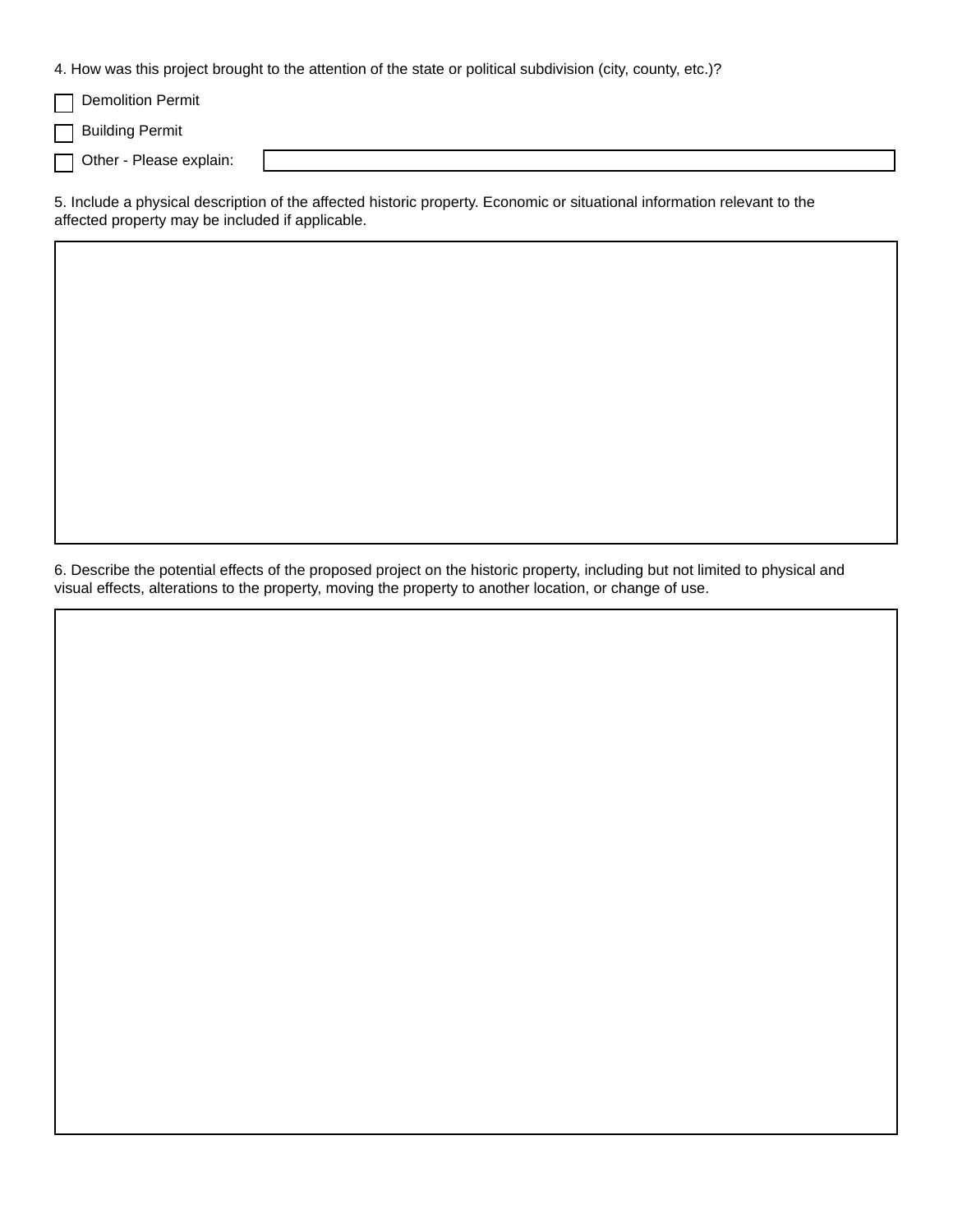7. Provide a description of the feasible and prudent alternatives that were considered and rejected based on factors relevant to the project. Relevant factors should be supported by facts. Include the reason(s) for rejection of feasible and prudent alternatives. Describe other efforts undertaken to minimize harm to the historic property. Provide as much detail as possible when explaining consideration of alternatives and mitigation measures. Questions to be considered when reviewing the project include:

(a) How were decisions based on the consideration of factual reports, research, tried methods, and/or professional and lay preservation advice?

(b) How were alternatives beyond the immediate project explored, taking into account broad community or regional issues in which the historic resource may play a contributing role?

(c) How was the impact of potentially adverse effects on surrounding historic resources, community preservation plans, and long-range community opportunities taken into account, if applicable?

(d) Were decisions based on professional assessment(s) of the value and basic structural condition of the affected property and estimates of a range of rehabilitation or mitigative options prepared by people experienced in historic preservation work?

(e) Were adequate periods of time provided for information to be prepared and for preservation options to be attempted?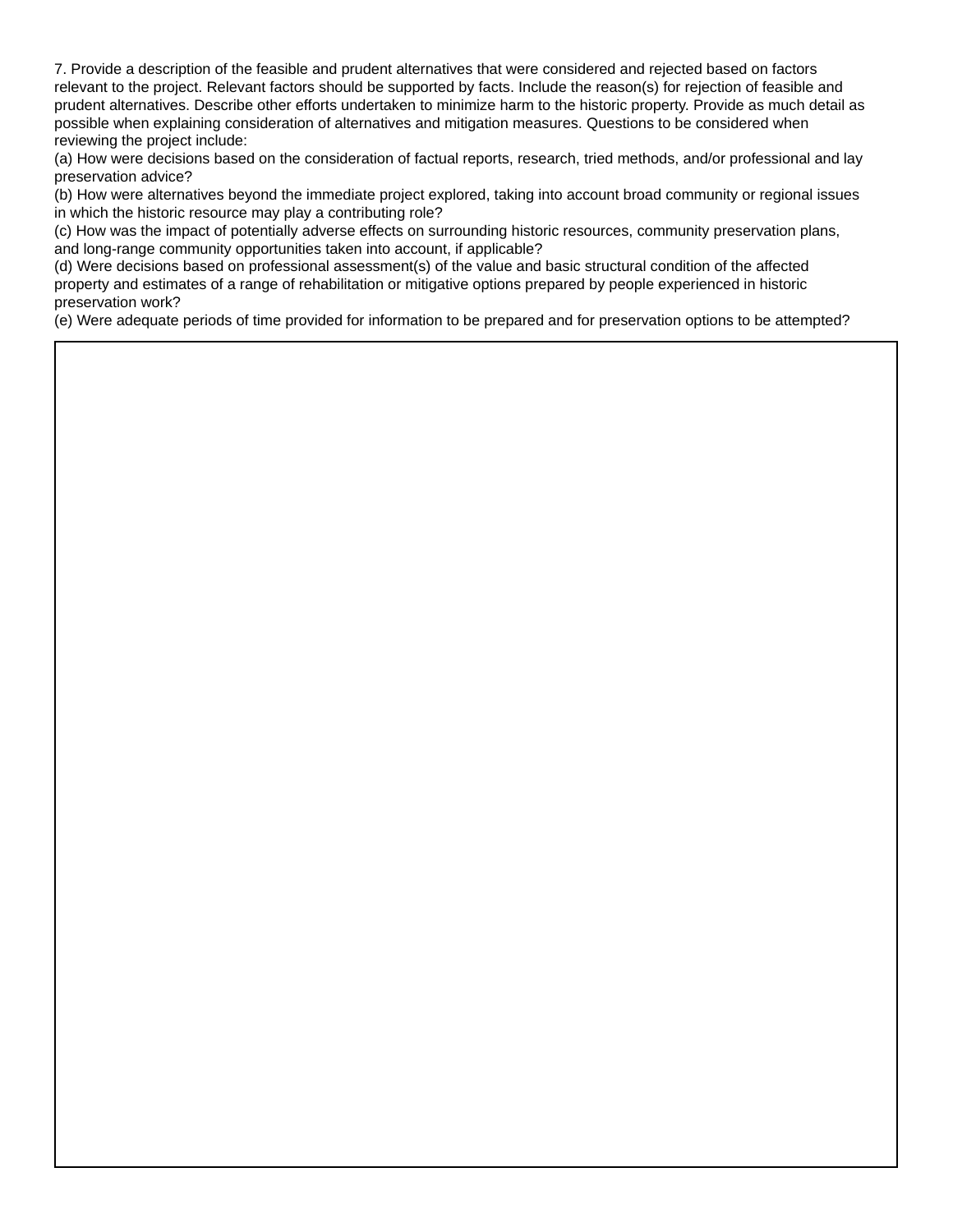8. Provide a copy of correspondence with SHPO. Correspondence should include the identification and evaluation of historic properties, assessment of effects, and any consideration of alternatives or mitigation measures. Copies of this information should be submitted with this form as separate documents.

9. Describe efforts made to consider the views of affected and interested parties.

10. If applicable, the Historic Preservation Commission (HPC) in the community where this project is located should review and comment on this case report prior to its submittal to SHPO.

The HPC agreed with the findings of the case report.

The HPC disagreed with the findings of the case report.

The HPC declined to comment on the findings of the case report.

In addition to the above findings, please include official comments from the HPC, if applicable.

11. Provide copies of written views submitted by the public to the state entity, city, county, or other governing body concerning the potentially adverse effects of projects on historic properties and alternatives to reduce or avoid those effects. Copies should be submitted with this form as separate documents.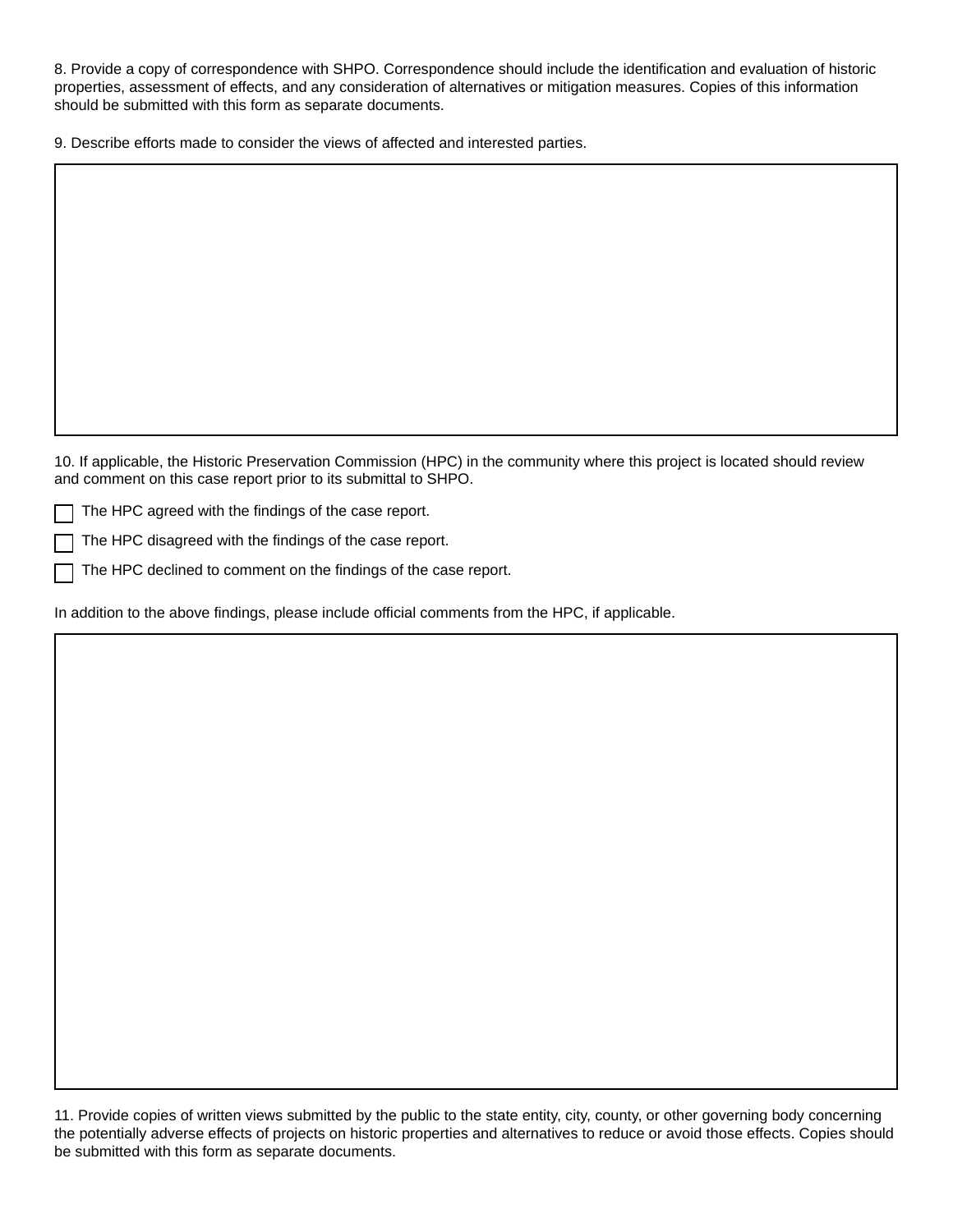#### **Please print this entire form, sign and date the first page, and mail completed form with any additional documentation to:**

Review and Compliance Coordinator South Dakota State Historical Society 900 Governors Drive Pierre, SD 57501

#### **Questions about South Dakota Codified Law 1-19A-11.1 can be directed to:**

Review and Compliance Coordinator (605) 773-8370

> Restoration Specialist (605) 773-6005

Project information submitted to SHPO cannot be returned. This documentation is kept on file at the South Dakota State Historical Society. We review faxed and electronic submissions in the same manner as any other submission and with the same considerations for clarity and completeness. However, original documents with original signature must follow all faxed and electronic submissions. The submission of incomplete, unclear, or confusing information may result in unnecessary delays in the review process until adequate information is obtained.

#### **Additional Resources:**

South Dakota State Historic Preservation Office: http://history.sd.gov/Preservation/ Link to National and State Register Listed Properties: http://history.sd.gov/Preservation/NatReg/NatReg.aspx Historic Contexts: http://history.sd.gov/Preservation/OtherServices/SHPODocs.aspx

National Park Service: http://www.nps.gov/nr/ Publications (National Register Bulletins, Preservation Briefs, etc.): http://www.nps.gov/history/publications.htm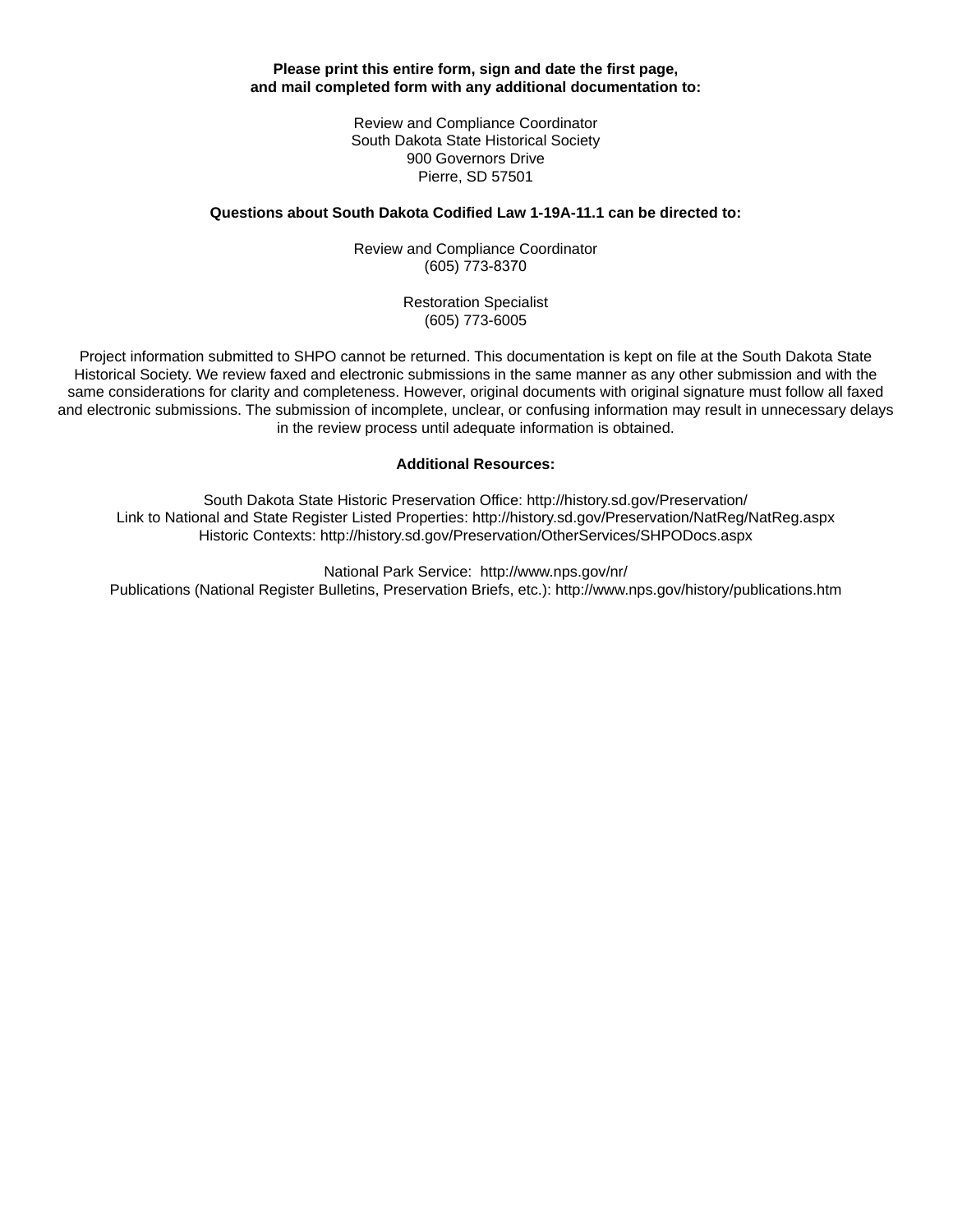# **SDCL 1-19A-11.1 REVIEW AND COMPLIANCE PROCEDURES**

# **Summary of SDCL 1-19A-11.1**

SDCL 1-19A-11.1 requires the State, or any political subdivision of the State (cities, counties, etc.), to take into account historic properties that may be damaged, destroyed, or encroached upon by projects undertaken by these government entities. 11.1 requires that the State or local government entity notify the Office of History of projects that have the potential to damage, destroy, or encroach upon properties listed on the State Register of Historic Places and allow the Office of History the opportunity to investigate and comment on such projects.

# **Steps to Compliance**

- 1. An application comes to the State or local government, or the State or local government proposes to undertake a project.
- 2. The State or local government determines whether the project has the potential to damage, destroy, or encroach upon historic property.
- 3. The State or local government sends notification of the project to the Office of History/State Historic Preservation Office (SHPO). Notification should include a basic project description and photographs of the property. (See Appendix D for sample notification.)
- 4. Upon receiving the notification, the SHPO has 30 days to initiate an investigation of the project and may request a Case Report. (See Appendix B for Standards for Case Report.)
	- a. If no Case Report is requested, skip to item #5.
	- b. If a Case Report is requested:
		- i. The Case Report is the responsibility of the State or local government, but the applicant may be requested to prepare it.
		- ii. Once complete, the Case Report is reviewed by the State or local government for preliminary approval of content and completeness.
		- iii. After the State or local government reviews the Case Report, all required entities, including the local Historic Preservation Commission, review and comment on the Case Report within 180 days.
		- iv. After allowing all required entities to review the Case Report, the State or local government forwards the Case Report and all entity comments to the SHPO for review.
- 5. The SHPO reviews the basic project information or the Case Report with comments from all entities, and submits final comments to the State or local government.
- 6. The State or local government takes the SHPO comments, other entities' comments, and Case Report into consideration, and makes the final determination regarding the project.
	- a. The State or local government can decide not to approve the project.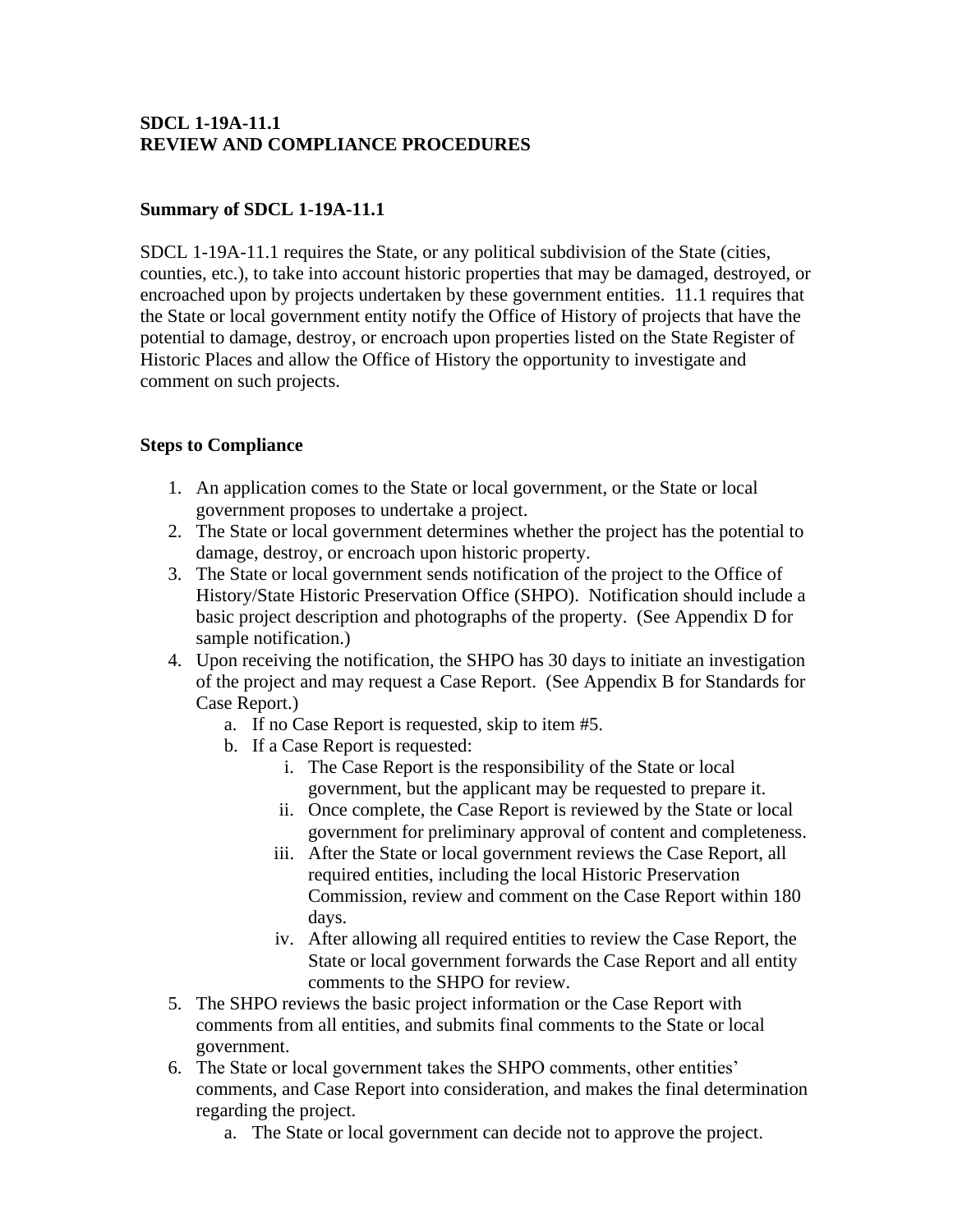b. The State or local government can decide to approve the project. If the SHPO determined through its review of the project that the project would damage, destroy, or encroach upon historic property, then the State or local government cannot undertake the project or approve the application until it has made a written determination, based upon the consideration of all relevant factors, that there are no feasible and prudent alternatives to the project and that all possible planning to minimize harm to the historic property has been included. Ten days' notice of the State or local government's determination must be given to the SHPO by certified mail prior to the approval of the project.

#### **Projects subject to 11.1 review include, but are not limited to, the following:**

- Building permits
- Demolition permits
- Rehabilitation projects

Appendix A: SDCL 1-19A-11.1

Appendix B: Standards for Case Report

Appendix C: Contact information for SHPO Review & Compliance staff

Appendix D: Sample Notification for 11.1 Project Review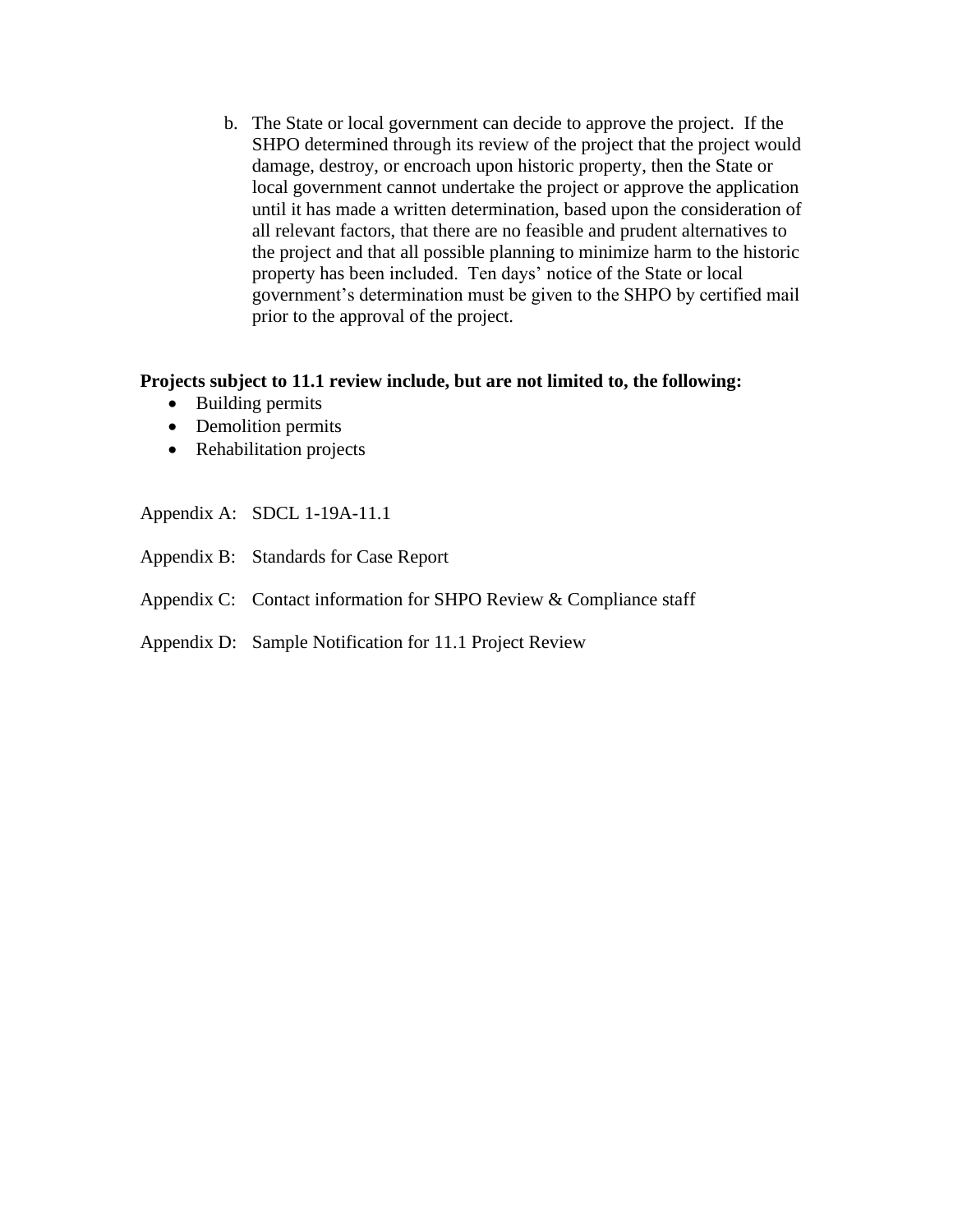#### **Appendix A: SDCL 1-19A-11.1**

 **1-19A-11.1. Preservation of historic property--Procedures.** The state or any political subdivision of the state, or any instrumentality thereof, may not undertake any project which will encroach upon, damage or destroy any historic property included in the national register of historic places or the state register of historic places until the Office of History has been given notice and an opportunity to investigate and comment on the proposed project. The office may solicit the advice and recommendations of the board with respect to such project and may direct that a public hearing be held thereon. If the office determines that the proposed project will encroach upon, damage or destroy any historic property which is included in the national register of historic places or the state register of historic places or the environs of such property, the project may not proceed until:

 (1) The Governor, in the case of a project of the state or an instrumentality thereof or the governing body of the political subdivision has made a written determination, based upon the consideration of all relevant factors, that there is no feasible and prudent alternative to the proposal and that the program includes all possible planning to minimize harm to the historic property, resulting from such use; and

 (2) Ten days' notice of the determination has been given, by certified mail, to the Office of History. A complete record of factors considered shall be included with such notice.

 Any person aggrieved by the determination of the Governor or governing body may appeal the decision pursuant to the provisions of chapter 1-26.

 The failure of the office to initiate an investigation of any proposed project within thirty days from the date of receipt of notice thereof is approval of the project.

 Any project subject to a federal historic preservation review need not be reviewed pursuant to this section.

**Source:** SL 1987, ch 20.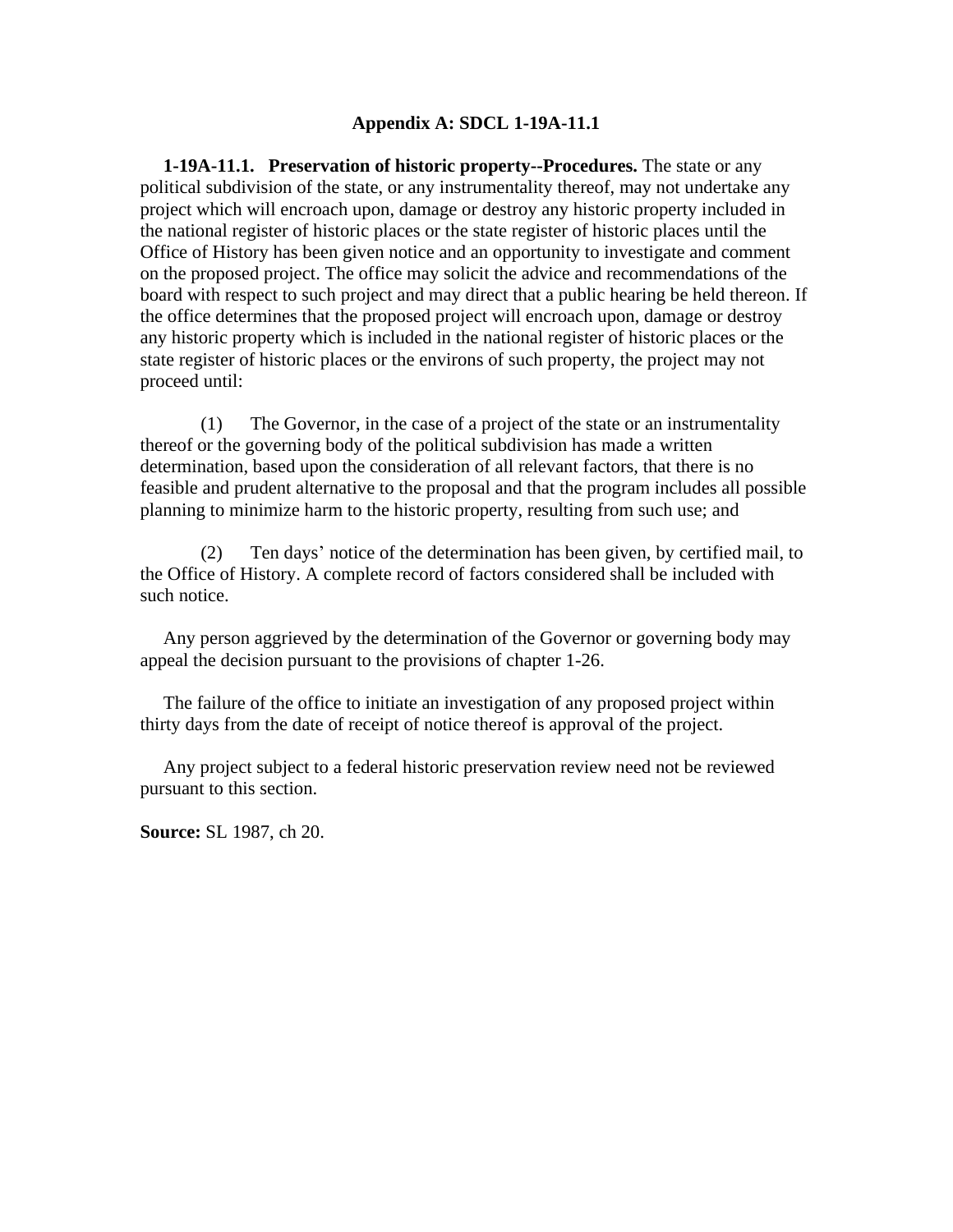#### **Appendix B: Standards for Case Report**

 **24:52:07:03. Standards for case report.** If a state entity or a political subdivision of the state is required by law or rule to report possible threats to the historical integrity of a property on the state register, the threat must be reported by means of a case report that meets the requirements of this section.

 Case reports must provide the Office of History with sufficient information for the office to make an independent review of effects on the historical integrity of historic properties and shall be the basis for informed comments to state entities and the public. Case reports shall thoroughly examine all relevant factors involved in a preservation question. They must contain the following:

 (1) A description of any impending project which may adversely affect historic property;

 (2) Photographs, maps, or drawings showing the existing project site, the extent of projects, and details of the proposed projects, which may include three-dimensional models or accurate computer-generated representations of proposed new construction. Models or representations must clearly show the visual impacts of new construction on surrounding neighborhood or landscapes;

 (3) The planning and approval schedule for projects which may adversely affect historic property;

 (4) A statement explaining how projects adversely affecting the historic property were brought to the attention of a state entity or political subdivision;

 (5) A description of potentially affected historic property with any relevant physical, economic, or situational information on the property;

 (6) A description of the potential effects of a proposed project on historic property and the basis for the determinations of effect;

 (7) A historic preservation plan or description and evaluation of all feasible and prudent alternatives which a state entity or political subdivision proposes in order to minimize adverse effects of a project on historic property and alternatives which the state entity or political subdivision has examined and rejected. The reasons for rejection must be included. This section of the case report must clearly substantiate that all possible efforts to minimize harm to the historic property have been undertaken. Alternatives to aspects of the project which may adversely affect the historic property must:

 (a) Receive consideration based on factual reports, research, tried methods, and professional and lay preservation advice;

 (b) Explore alternatives beyond the immediate project, taking into account broad community or regional issues in which the historic resources may play a contributing role;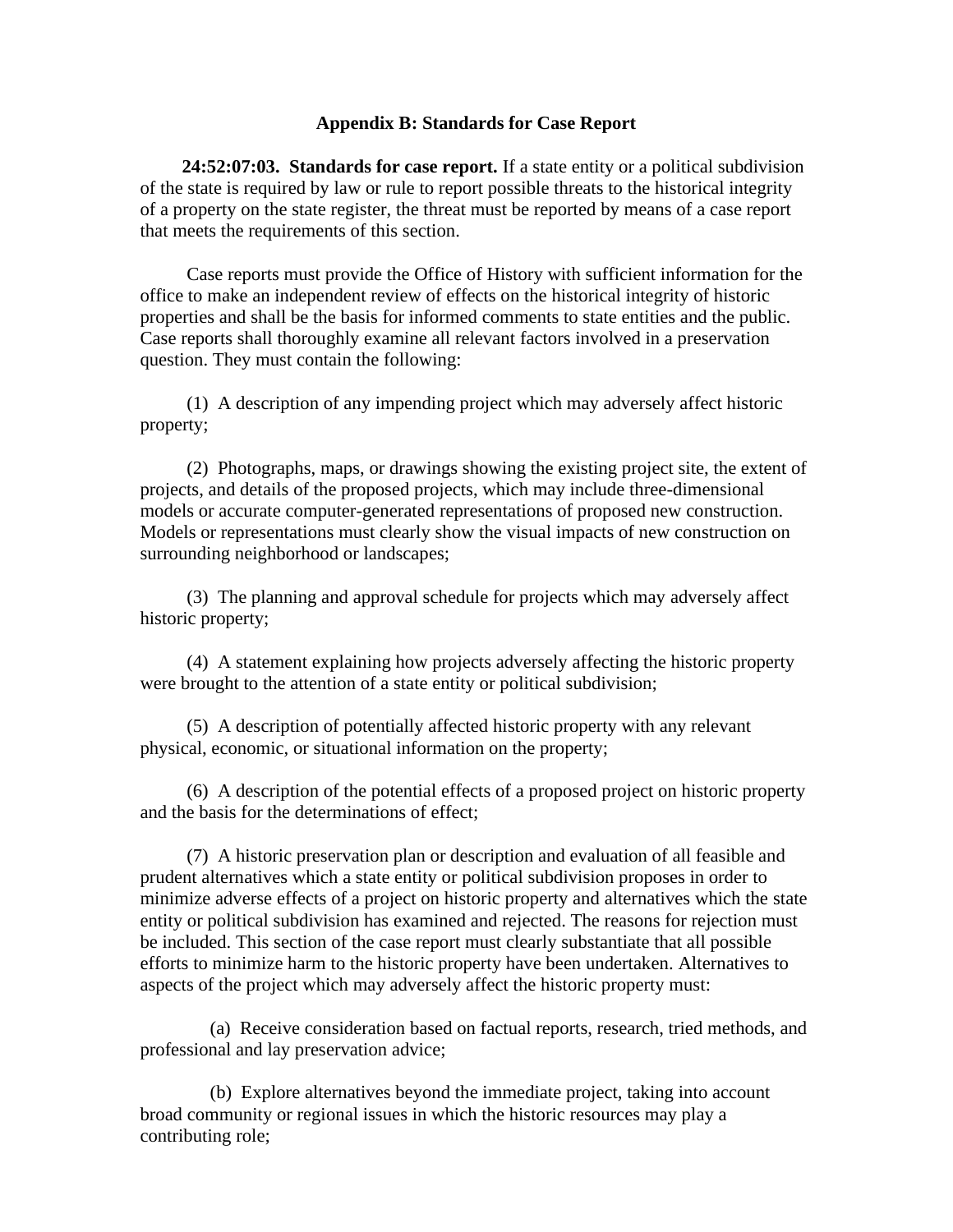(c) Take into account the impact of potential adverse effects on surrounding historic resources, community preservation plans, and long-range community opportunities;

 (d) Be based on professional assessments of the value and basic structural condition of the affected property and estimates of a range of rehabilitation or mitigative options prepared by people experienced in historical preservation work; and

 (e) Provide adequate periods of time for information to be prepared and for preservation options to be attempted;

 (8) Documentation of consultation with the Office of History regarding the identification and evaluation of historic properties, assessment of effect, and any consideration of alternatives or mitigation measures;

 (9) A description of the efforts of a state entity or political subdivision to obtain and consider the views of affected and interested parties;

 (10) Documentation that a local historical preservation commission constituted under SDCL [1-19B](http://legis.state.sd.us/statutes/DisplayStatute.aspx?Type=Statute&Statute=1-19B) with jurisdiction in the city or county where the affected historic property is located was provided a specified period of time to examine plans for proposed projects. Official comments of the commission must be included. The Office of History shall specify periods of time not to exceed 180 days to be given local historical preservation commissions to examine plans and may specify such periods for each set of revised plans submitted for a project. The commission shall:

- (a) Agree with the findings of the case report;
- (b) Disagree with the findings of the case report; or
- (c) Decline to comment on the findings of the case report;

 (11) Copies of written views submitted by the public to the state entity or political subdivision concerning the potential adverse effects of projects on historic properties and alternatives to reduce or avoid those effects.

 The Office of History may require an abbreviated case report if, in its opinion, less than a comprehensive review of a preservation issue is needed. The office shall determine the elements needed for an abbreviated case report case by case.

 **Source:** 16 SDR 239, effective July 9, 1990; 21 SDR 50, effective September 21, 1994; 24 SDR 73, effective December 4, 1997.

**General Authority:** SDCL [1-19A-5,](http://legis.state.sd.us/statutes/DisplayStatute.aspx?Type=Statute&Statute=1-19A-5) [1-19A-11,](http://legis.state.sd.us/statutes/DisplayStatute.aspx?Type=Statute&Statute=1-19A-11) [1-19A-29.](http://legis.state.sd.us/statutes/DisplayStatute.aspx?Type=Statute&Statute=1-19A-29)

**Law Implemented:** SDCL [1-19A-5,](http://legis.state.sd.us/statutes/DisplayStatute.aspx?Type=Statute&Statute=1-19A-5) [1-19A-11.1.](http://legis.state.sd.us/statutes/DisplayStatute.aspx?Type=Statute&Statute=1-19A-11.1)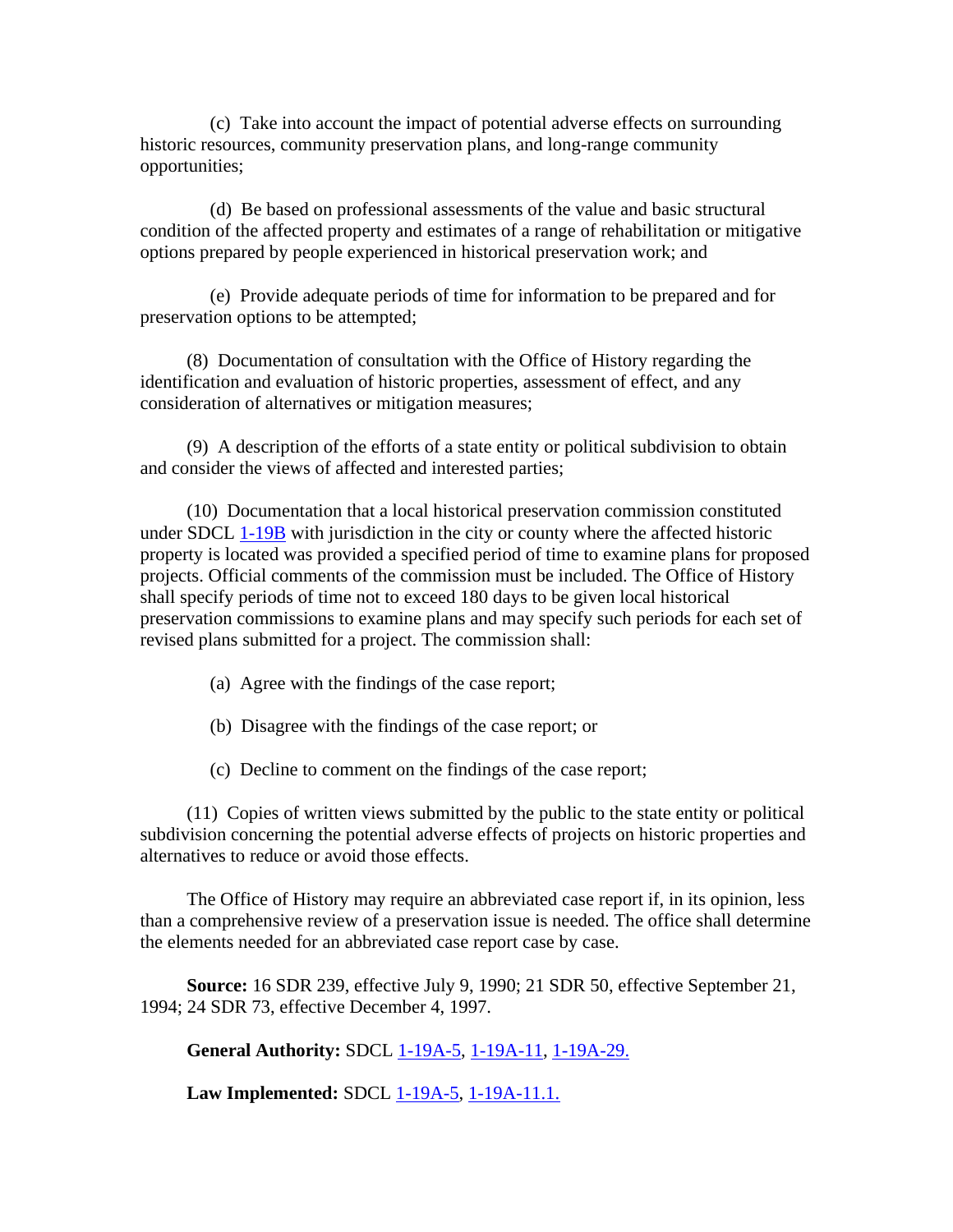# **Appendix C: Review & Compliance Staff of the State Historic Preservation Office**

For additional information on SDCL 1-19A-11.1, please contact the Review & Compliance Staff of the State Historic Preservation Office:

Jenna Carlson Dietmeier, Review & Compliance Coordinator/Archaeologist (605) 773-8370 or [Jenna.CarlsonDietmeier@state.sd.us](mailto:Jenna.CarlsonDietmeier@state.sd.us)

Heather Mulliner, Restoration Specialist/Architectural Historian (605) 773-6005 or [Heather.Mulliner@state.sd.us](mailto:Heather.Mulliner@state.sd.us)

Review & Compliance Archaeologist (605) 773-6004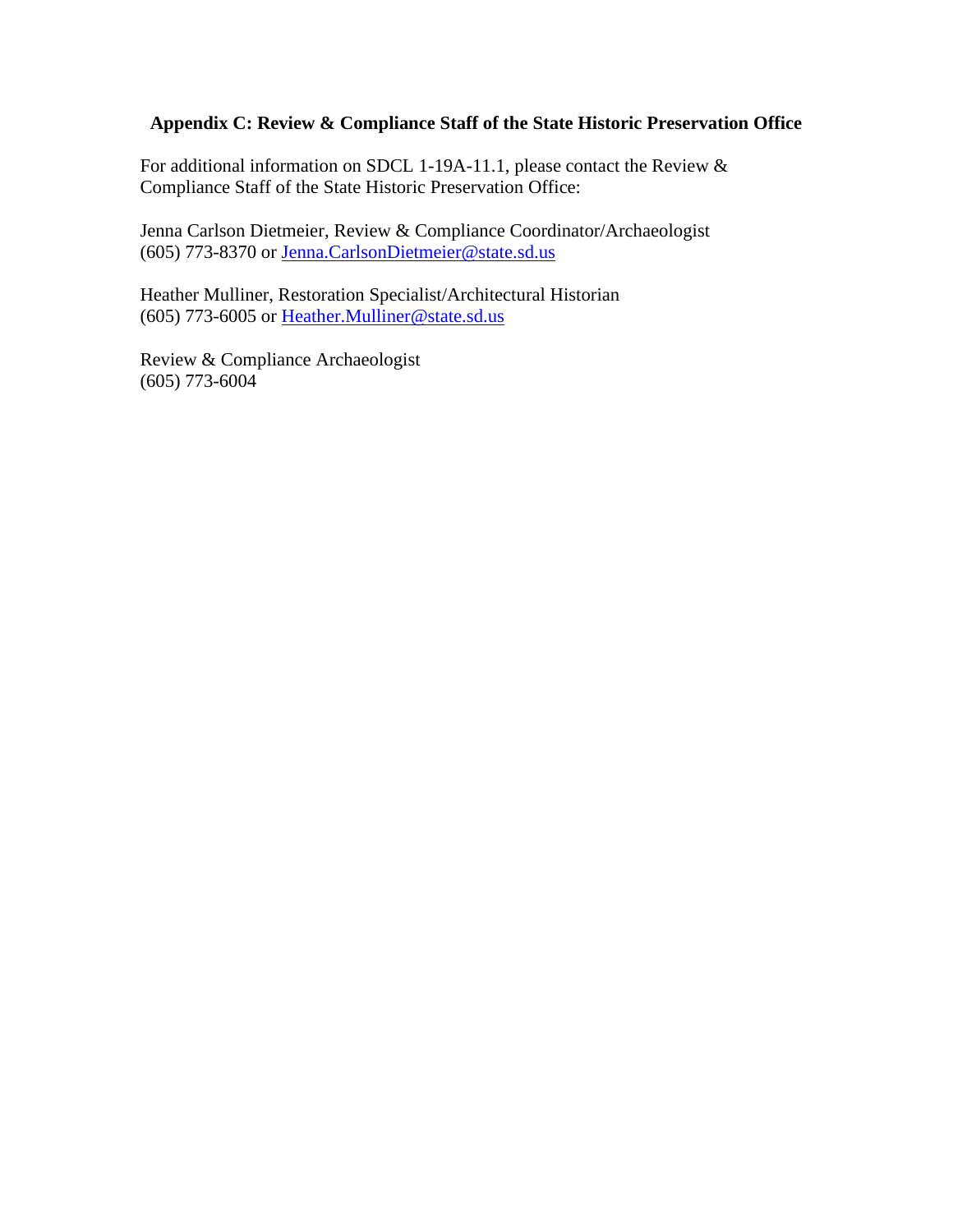# **Appendix D: Sample Notification for 11.1 Project Review**

When notifying the SHPO of a project for 11.1 project review, please include the following basic information. All review requests should be sent to the following address:

ATTN: Review & Compliance Coordinator State Historic Preservation Office 900 Governors Drive Pierre SD 57501

- 1. Name of State or Local Government entity
- 2. Contact person, address, phone number, and email
- 3. Project information:
	- a. Location of project
	- b. Listed on the State/National Register individually or as part of a historic district
	- c. Description of project

i. *Example*: The property owner has applied for a building permit to construct a one-story addition to the John Smith House. The addition will be located on the east side of the house and will be approximately 20' x 15'. The John Smith House is a one-and-a-half story bungalow with a modern, detached garage on the alley. The house has wood siding, wood windows, and an asphalt shingle roof. It is located near the center of town in a residential neighborhood. The addition will have an asphalt shingle roof, cement fiberboard siding, and aluminum clad wood windows in a style similar to the existing windows.

4. Photographs of the property, including at least an overall photograph of the main façade and other features that may be impacted

Upon receiving this basic information, the SHPO will have 30 days to review the information and initiate a project investigation by requesting a Case Report, if it is determined that additional information is needed. If an investigation is initiated and a Case Report is requested, the SHPO will notify the State or local government entity. The State or local government entity is responsible for compiling the Case Report, but can delegate the responsibility to the applicant. The State or local government entity should forward the completed Case Report to the SHPO with any comments for review.